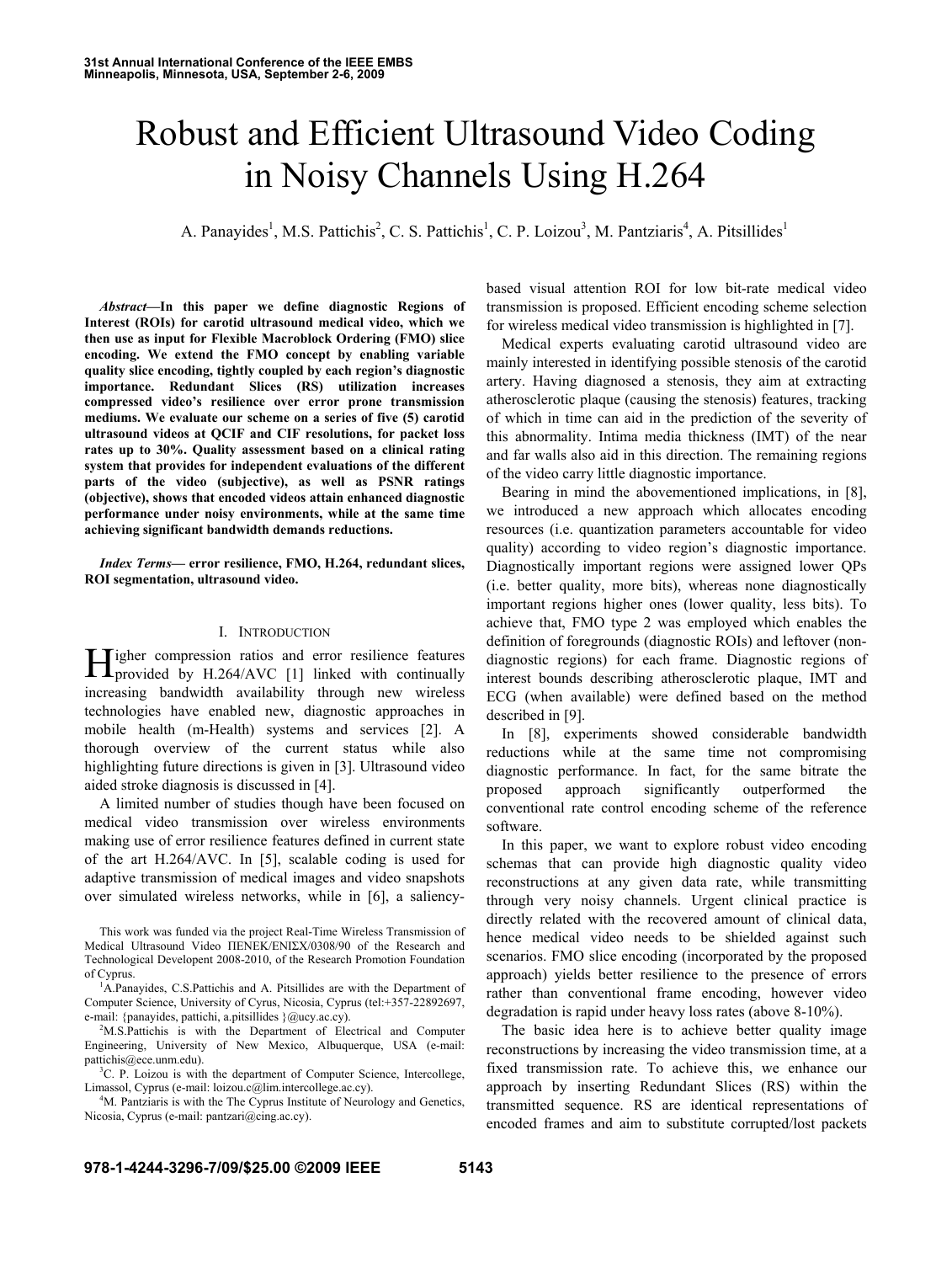during decoding. Bandwidth demands increases slightly, whereas transmission time proportional to the percentage of the inserted slices. In this manner, we aim to constitute our transmitted sequence resilient to presence of errors and attain a graceful degradation of video diagnostic quality under heavy loss rates. Extensive simulations by dropping RTP packets carrying video data up to 30% are performed in order to evaluate our proposed scheme, including a clinical evaluation rating system as well as PSNR ratings.

 The rest of the paper is organized as follows. Section II introduces the fundamental concepts of FMO, redundant slices and segmentation procedure. Section III describes the methodology, while Section IV presents an analysis of the conducted experiments. Finally Section V provides some concluding remarks.

# II. FLEXIBLE MACROBLOCK ORDERING, REDUNDANT SLICES AND SEGMENTATION PROCEDURE

## *A. Flexible Macroblock Ordering and Redundant Slices*

Flexible macroblock ordering (FMO) has been introduced in H.264/AVC for error-resilient applications [10]. FMO is essentially a slice structuring approach, where a frame is partitioned into independently transmitted and decoded slices. Prediction between slices is not allowed and consequently corrupted packets do not propagate error to subsequent packets. It is the case however that a packet carrying a whole slice is dropped. To enhance robustness in such cases, H.264/AVC allows the transmission of redundant slices (RS). RS can be coded in a different manner with respect to the primary slices (i.e. different coding parameters) and are utilized in the absence of a clear primary slice. FMO defines seven different types for macroblock to slice allocation. FMO type 2 is depicted in Figure 1b) (see [8] for details).

#### *B. Segmentation Procedure*

The region of interest (ROI) specification procedure followed during encoding is identical to the one defined within the context of the JM 15.1 Reference Software [11] for FMO type 2 slice encoding. By defining upper left and lower right corner points (on a MacroBlock (MB) basis) we select the rectangular diagnostic ROIs as illustrated in Figure 1b). These bounds are defined at the beginning of each encoded sequence and were extracted from the method described in [9]. Taking plaque movement into account we select a slightly broader area as ROI, thus avoiding redefinition of the rectangular area further in the sequence (incorporating additional bits for picture parameter sets).

#### III. METHODOLOGY

## *A. Material*

Ultrasound video is widely used in vascular imaging to visualize the arterial lumen and wall. Monitoring of the



Fig. 1. a) Frame 1 of compressed carotid ultrasound video using variable QP FMO. b) The corresponding Quantization Parameter Allocation map (QPAmap). Slice groups: 0: atherosclerotic plaque, 1: ECG, 2: Upper and lower intima media complex, including the lumen diameter, 3: other components.

arterial characteristics like the vessel lumen diameter, the intima media thickness (IMT) of the near and far walls and the morphology of atherosclerotic plaque are important in order to assess the severity of atherosclerosis and evaluate its progression [4]. Bearing in mind the aforementioned, ROI encoding identifying these regions of diagnostic interest was employed. The key concept is that once diagnostic ROIs have been defined, the remaining part of the video can be safely compressed without affecting diagnosis.

# *B. Encoding/Decoding Procedure*

By using a modified version of the JM 15.1 Reference Software we enable FMO type 2 variable quality slice encoding. Following a similar concept with MB Allocation Map (MBAmap) used to keep track of macroblocks assigned to slices, we define a QP Allocation Map (QPAmap), which stores the QP of each macroblock (see Figure 1b). The QP of each ROI slice is defined via the same configuration file used to define the boundaries of the rectangular ROIs. Employing these minor adjustments achieves variable quality FMO slice encoding.

To evaluate our proposed approach a series of five videos at QCIF and CIF resolutions were encoded using:

- 1) FMO type 2 with constant QP throughout a frame, which is the default encoding scheme. Here, we are interested in showing that incorporated bitrate is a preventing factor, while at the same time not achieving better diagnostic performance than any of the proposed approaches.
- 2) FMO type 2 with variable QP according to the ROIs diagnostic importance (following a low, medium and medium to high QP allocation pattern for non-important regions, IMT (and ECG when available) and atherosclerotic plaque slices respectively, see Table I). The QPs of FMO constant QP encoding and slice 0 (describing the atherosclerotic plaque) are equal so as to be able to deduct conclusions regarding diagnostic quality. Our aim is to depict that similar diagnostic performance is attained at a significantly reduced bitrate.
- 3) Similar to 2) but with the insertion of one redundant slice for every encoded slice. In this manner we aim to achieve robust diagnostic performance in noisy channels rates at a fixed transmission rate, by increasing transmission time.
	- To evaluate the performance of the aforementioned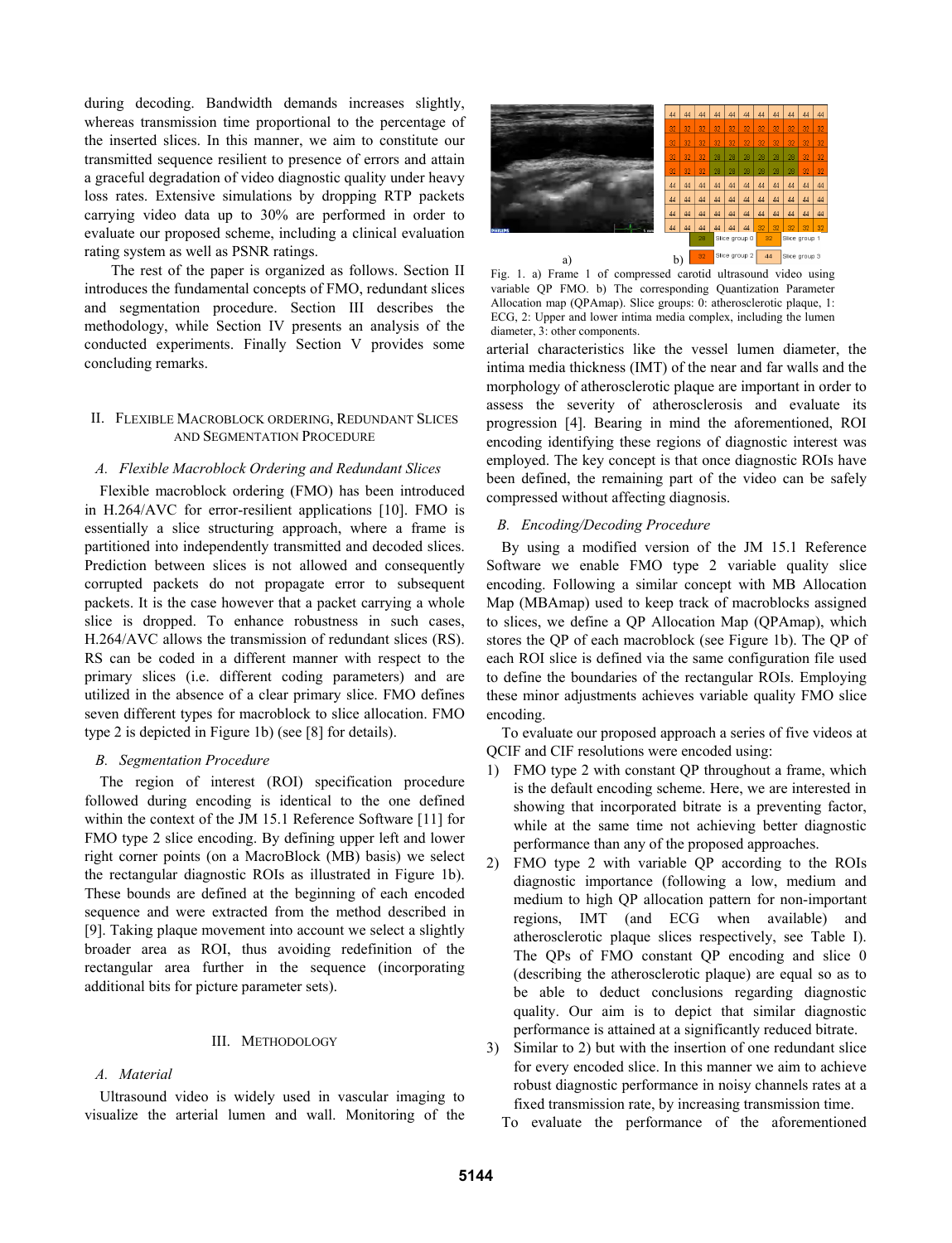encoding schemes in error prone wireless environments, the pseudo-random RTP packet loss simulator included in JM was modified to provide significantly improved random performance by adding an implementation of the random number generator described in [12]. JM 15.1 supports encoding but not decoding of redundant slices, so we moved this functionality to the packet loss simulator. In this fashion only clear primary slices are fed to the decoder. The simulator was also enhanced with a number of loss distributions. The Bernoulli distribution was used throughout the experiments and all results were obtained by averaging 10 consecutive runs. Baseline profile suitable for wireless transmission (FMO is only supported by the baseline and extended profiles), IPPP… coding structure with an I-frame inserted every 16 frames, 25 fps and a total of 100 frames per video were used. Simple frame copy error concealment method is applied at the decoder to reconstruct corrupted packets. Here, the use of this simple error-concealment scheme is allowed due to the fact that plaque motion is not of diagnostic interest (for urgent care applications). On the other hand, stenosis characteristics are only slightly affected by frame copying.

# IV. RESULTS

## *A. Technical Evaluation*

Diagnostic quality for carotid ultrasound video evaluation can be defined as the PSNR over the (atherosclerotic) plaque, being the primary focus point of the clinical evaluation. In Figure 2 we provide rate-distortion curves of both quality (taking video as a whole, Figure 2a)) and diagnostic quality (Figure 2b)) and the impact that can have on bitrate. For simplicity reasons on figures and tables, FMO, FMO\_ROI and FMO\_ROI\_RS stand for constant OP FMO encoding, variable QP FMO encoding and variable QP FMO with RS respectively.

In Figure 2a) constant QP FMO encoding attains the highest PSNR ratings since it employs equal QP throughout a frame. When it comes to diagnostic quality however (Figure 2b)), variable QP FMO schemes attain similar PSNR ratings with constant QP FMO, the key observation being the drastically lower sequence bitrate they involve. RS encoding bandwidth demands, as evident by the graph, are slightly higher than non-RS encoding. Figure 3 demonstrates the performance of the three tested encoding schemes when extracting the atherosclerotic plaque (diagnostic ROI) of the decoded video under losses of 10% of transmitted RTP packets. We have significant bandwidth requirement reductions without sacrificing diagnostic quality.

Furthermore, variable QP FMO with RS provides increased error resilience outperforming both compared approaches which attain similar PSNR ratings. The latter is illustrated in Figure 4 where all three approaches are tested under heavy loss rates. Variable QP FMO with redundant slices achieves a graceful degradation of video quality (diagnostic performance), as the presence of redundant slice

representations in a transmitted stream over noisy channels aids in smoothly concealing extensive packet losses. Variable and constant QP FMO follow the same trend as expected, again the key observation being that variable QP FMO requires significantly less bandwidth to achieve the same results. Figures 2-4 show the results of CIF resolution video with ECG lead (see Figure 1a)) while Tables I and II record an indicative sample of the clinical evaluation for a CIF resolution video with no ECG lead. Results are video specific but the trend is the same for all investigated videos.

# *B. Clinical Evaluation*

The tested encoding schemes performance was also evaluated by a medical expert. The videos were played back on a laptop at their original pixel size dimensions.

The evaluation verified the results obtained by the technical evaluation. Table I records the medical expert's rating on the compressed videos for a representative sample of the investigated QPs while Table II for a number of loss rates for videos encoded with ROI QP of 28. Rating values are between 1 and 5, 1 for lowest quality and 5 for highest. Plaque type classification is only considered between echogenic and echolucent. For this particular video, for ROI QP of 28, the medical expert could identify almost as much information in the compressed video as in the original. Thus, a selection of ROI QPs of 28 and lower were found to qualify for clinical practice. Higher QPs may be selected for urgent clinical practice with respect to bandwidth availability, however an ulcer on the plaque visible for ROI QP of 32 was not visible for ROI QP of 36. Table II can be interpreted in the same way as Figures 3 and 4 and demonstrates the resilience of the scheme incorporating redundant slices, even if channel conditions introduce 15% error on the transmitted stream. Furthermore, it depicts the similar behavior as to video degradation of the compared approaches that don't utilize RS.

For QCIF resolution, the medical expert underlined that plaque classification could not be derived for all videos, primarily constrained by video dimensions and to a considerably less extend by quality levels. This of course is video specific; but we do note that for the same video at CIF resolution, classification could be obtained. Another important aspect pointed out by the medical expert is that variable QP encoding helped as a better visualization tool leading in faster diagnosis as opposed to constant QP encoding where equal quality levels caused him to loose focus of what is relevant.

# V. CONCLUDING REMARKS

This paper deals with medical ultrasound video streaming for urgent care. Using ROI encoding, diagnostic regions of interest are identified for carotid ultrasound videos. These ROIs are mapped to slices and encoded utilizing FMO type 2. The FMO type 2 concept is extended to support variable quality slice encoding according to the slices' diagnostic importance. By inserting redundant representations within the transmitted sequence the encoded video becomes resilient to